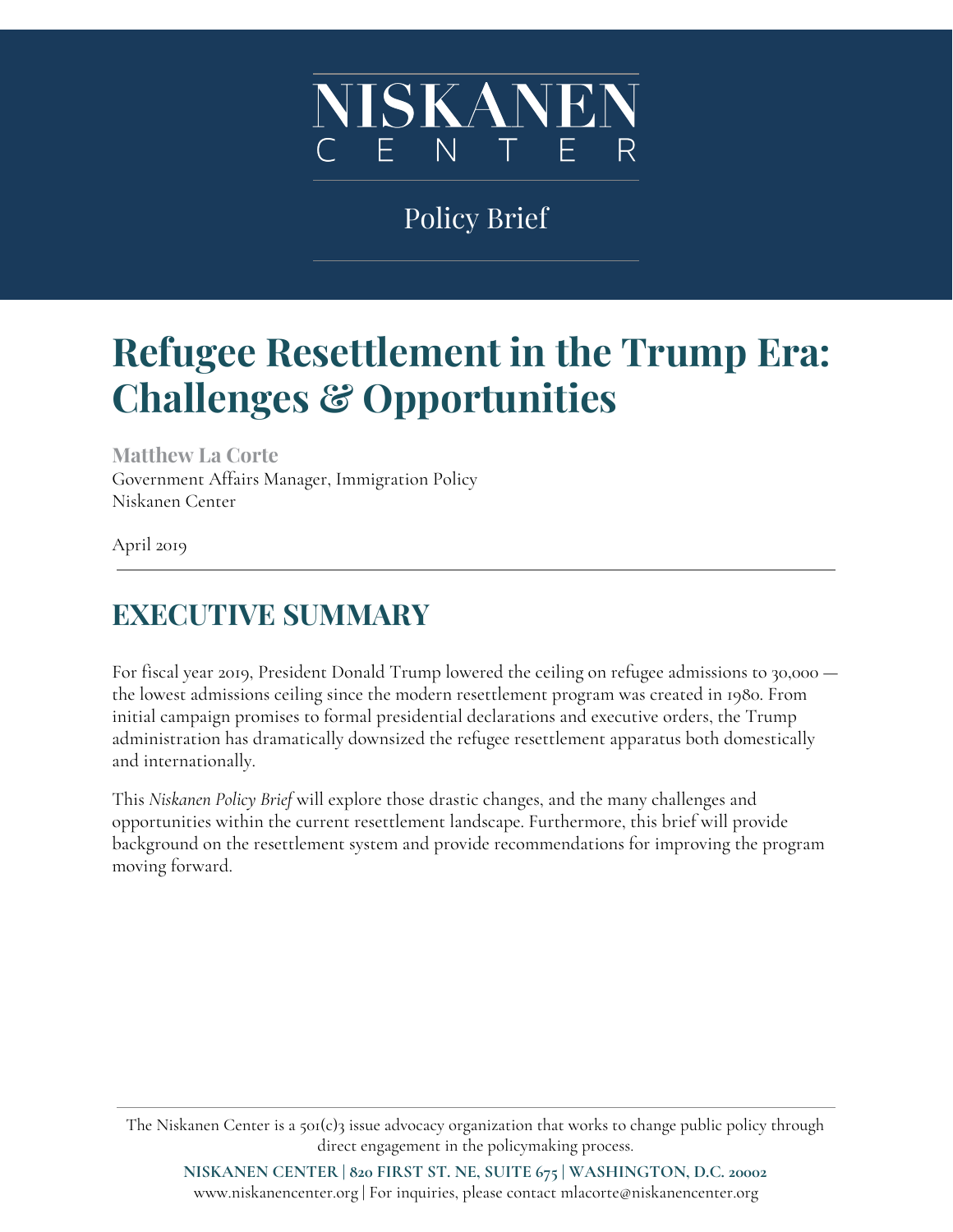### **Who are Refugees and Where Do They Come From?**

Refugees are people who flee their homes in fear for their lives, seeking refuge in countries that provide opportunity, safety, and hope for a better future. Pursuant to U.S. law, refugees are individuals who: 1) are located outside of the United States; 2) are of special humanitarian concern to the United States; 3) can demonstrate that they were persecuted or that they credibly fear persecution due to their race, religion, nationality, political opinion, or because of their membership in a particular social group; 4) are not firmly resettled in another country; and, 5) are otherwise admissible in the United States. 1 Since 1975, the United States has resettled more than 3 million refugees in all 50 states.

Refugees are a distinct population from asylees, as asylees are in the United States or at a port of entry and are unable or unwilling to return to their countries because of persecution or a well-founded fear of persecution. The distinction hinges on location.

In total, approximately 68.5 million people worldwide are forcibly displaced as a result of conflict and persecution, with 25.4 million of them formally considered refugees.<sup>2</sup> More than half of all refugees are under 18 and more than half of refugees worldwide come from South Sudan, Afghanistan, and Syria.

The Syrian crisis is particularly devastating: The United Nations High Commissioner for Refugees (UNHCR) has registered 6.3 million total refugees from Syria. The political crisis in Venezuela is worsening and nearly 3 million have fled their homes so far. That country is expected to rival Syria in terms of the size of exodus.

Three trends shape the complicated picture of global displacement evolving this decade:

- 1. Rising refugee totals;
- 2. Protracted displacement, wherein refugees live in exile for ever longer periods of time<sup>3</sup>, and
- 3. Refugees living in urban areas instead of more traditional camps. 4

These three trends — in combination with the United States greatly reducing resettlement slots and global leadership on the issue — are placing enormous strain on the international protection system and creating new challenges for nations, NGOs, and the United Nations system. Displacement and the need for resettlement are at all time highs, while resettlement slots are alarmingly low.

Historically, the United States led the world in refugee resettlement, financial assistance, and humanitarian diplomacy. But the Trump administration has discontinued the policies

<sup>&</sup>lt;sup>1</sup> Immigration and Nationality Act  $\S$  101(a)(42).

<sup>2</sup> United Nations High Commissioner for Refugees, "Figures at a Glance," [http://www.unhcr.org/](http://www.unhcr.org/en-us/figures-at-a-glance.html) [en-us/figures-at-a-glance.html.](http://www.unhcr.org/en-us/figures-at-a-glance.html)

<sup>&</sup>lt;sup>3</sup> U.S. Department of State, "Protracted Refugee Situations,"

[https://www.state.gov/j/prm/policyissues/issues/protr](https://www.state.gov/j/prm/policyissues/issues/protracted/) [acted.](https://www.state.gov/j/prm/policyissues/issues/protracted/)

<sup>4</sup> Bruce Katz and Jessica Brandt, "The Refugee Crisis is a City Crisis," CityLab, Oct. 27, 2017,

[https://www.citylab.com/equity/2017/10/the-refugee](https://www.citylab.com/equity/2017/10/the-refugee-crisis-is-a-city-crisis/544083/)[crisis-is-a-city-crisis/544083.](https://www.citylab.com/equity/2017/10/the-refugee-crisis-is-a-city-crisis/544083/)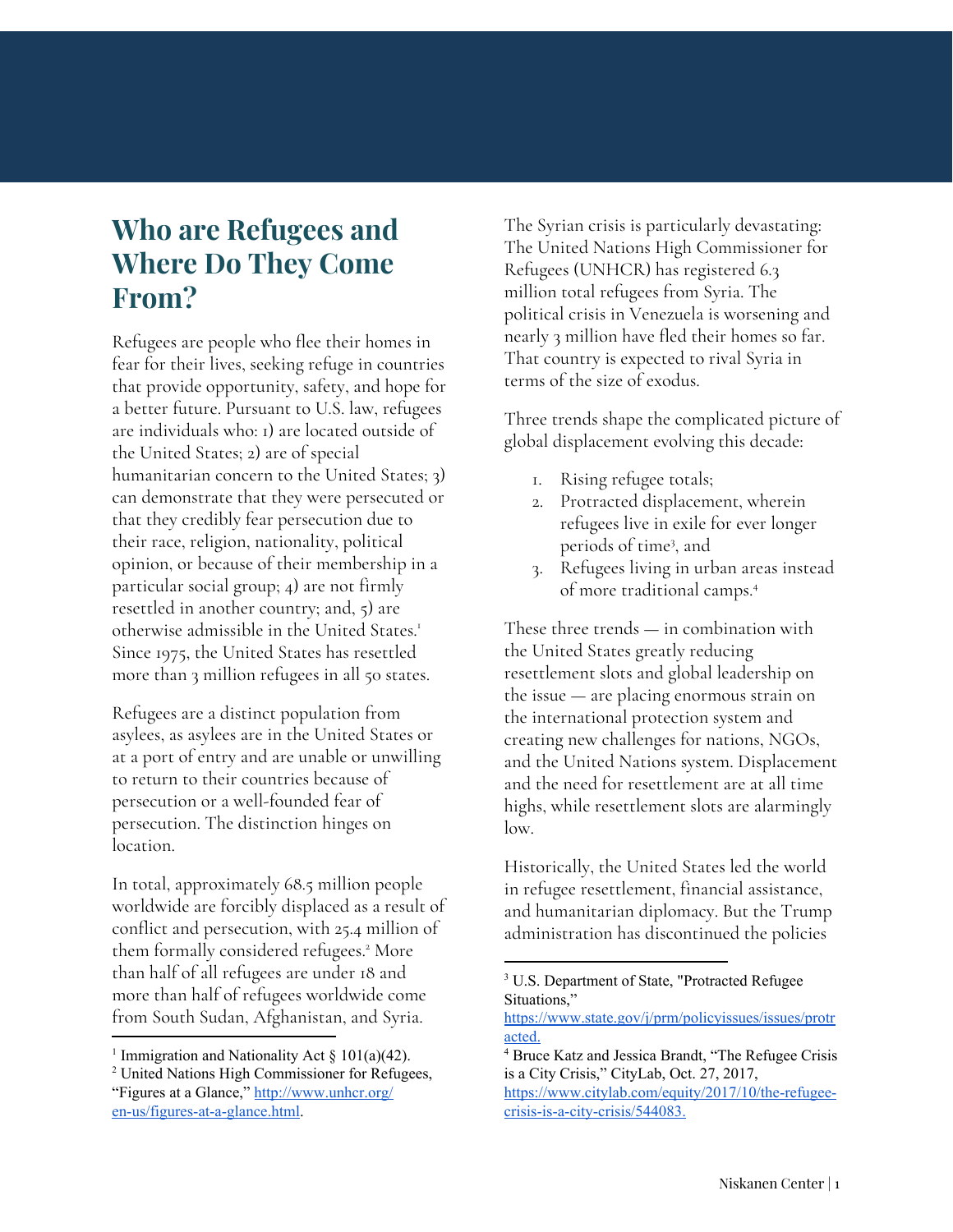of the past and retreated on refugee issues. In total, the United States resettled approximately 23,000 refugees in 2018 — the lowest total ever. The average annual refugee admissions total since 1980 was 80,000. Without U.S. leadership, other countries have reduced their humanitarian programs and the international protection regime has faltered.

In fiscal year 2018, the Democratic Republic of Congo was the largest source of refugees resettled in the United States, with almost 8,000 in total. Burma, Ukraine, Bhutan, and Eritrea round out the top five. In fiscal year 2018, Texas absorbed more refugees than any other state with nearly 1,700. Washington, Ohio, California, and New York all absorbed more than 1,000 each. The top ten was rounded out by Arizona, North Carolina, Pennsylvania, Kentucky, and Georgia. 5

### **The Case for Resettlement**

The United States operates a refugee resettlement system both as an arm of foreign policy and as a means of realizing our national values.

Refugee resettlement provides a concrete mechanism for America and individual Americans to help the world's oppressed. The 1980 Refugee Act codified and professionalized the refugee resettlement infrastructure that had evolved over decades

through a patchwork of congregations, charities, foundations, and volunteers. U.S. traditions and norms have allowed for philanthropy and charity to blossom and the resettlement program has for decades married those fleeing persecution with those looking to help. Humanitarianism lies at the heart of resettlement.

Refugee resettlement is also a critical component of American soft power, used to persuade enemies, support allies, and diffuse tensions in certain regions of the world. For example, taking in defectors from the Soviet Union was used during the Cold War to show the superiority of capitalism and democracy. 6 The resettlement program was used strategically during the Iraq War to recruit locals to aid U.S. troops as interpreters and guides. Moreover, the State Department has identified instances where U.S. resettlement operations diffused local tensions, making U.S. troops safer. 7

Idean Salehyan from the University of North Texas argues, "Throughout the 1990s, the post-Soviet countries were the leading source of resettled refugees, as the United States had a vital geopolitical interest in providing stability to Eastern Europe and Central Asia, gaining influence in the region, and helping new states transition to democracy." His research finds that the United States has a

<sup>5</sup> Zuzana Cepla, "Fact Sheet: U.S. Refugee Resettlement" (National Immigration Forum, Jan. 25, 2019),

[https://immigrationforum.org/article/fact-sheet-u-s-re](https://immigrationforum.org/article/fact-sheet-u-s-refugee-resettlement/) [fugee-resettlement.](https://immigrationforum.org/article/fact-sheet-u-s-refugee-resettlement/)

<sup>6</sup> Idean Salehyan, "The Strategic Case for Refugee Resettlement," Research Paper (Niskanen Center, Sept. 2018),

[https://niskanencenter.org/wp-content/uploads/2018/0](https://niskanencenter.org/wp-content/uploads/2018/09/NC-Refugee-Paper-SalehyanElec_FINAL.pdf) [9/NC-Refugee-Paper-SalehyanElec\\_FINAL.pdf](https://niskanencenter.org/wp-content/uploads/2018/09/NC-Refugee-Paper-SalehyanElec_FINAL.pdf). 7 Ibid.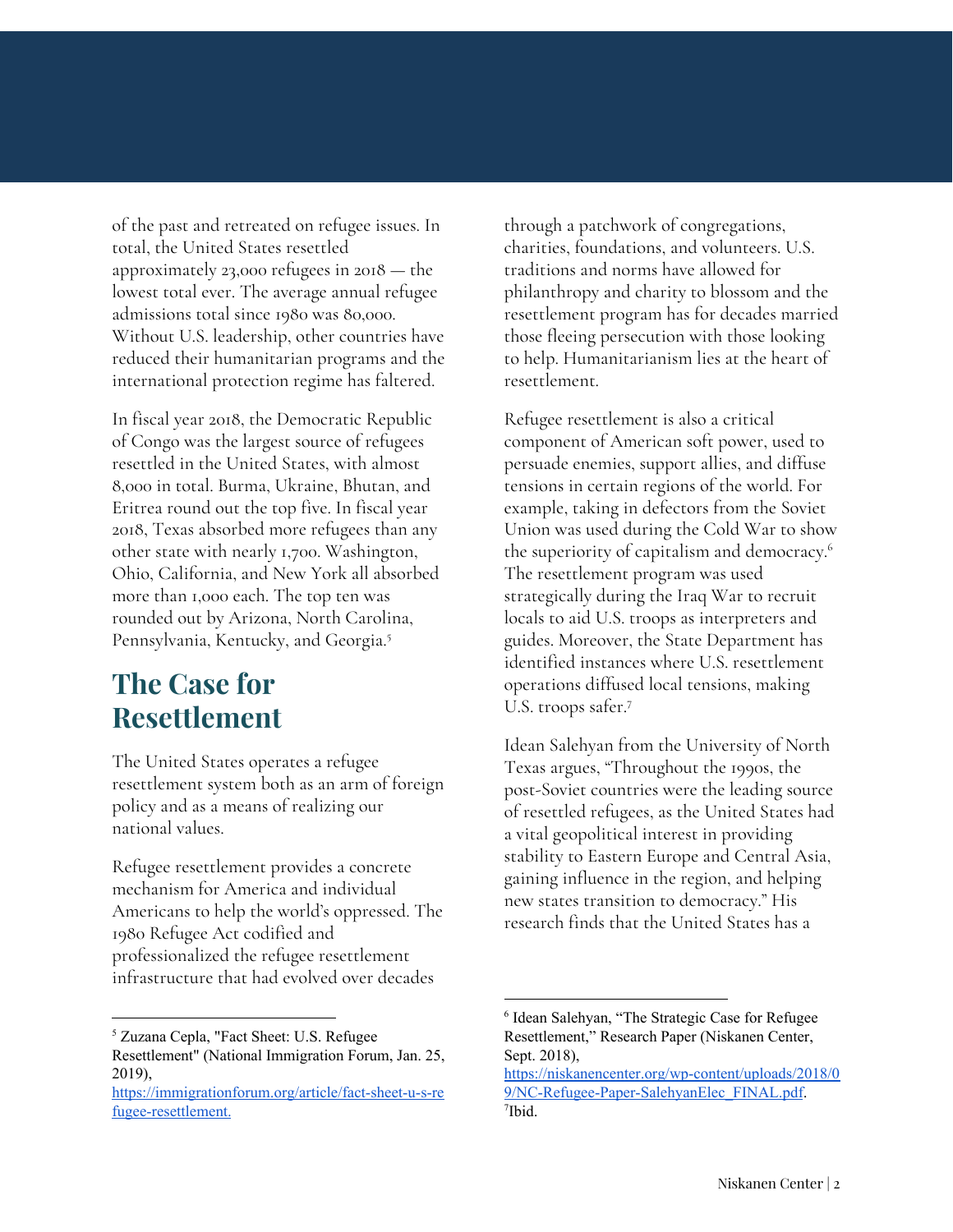pattern of admitting refugees from regions and countries of "strategic importance." 8

Protecting refugees and advancing the national interest are reinforcing ends. American soft power abroad is bolstered by our refugee resettlement operations, which are powered by the compassion and selflessness of Americans across the country. The United States is invested in regional and global stability, and refugee resettlement is one effective tool we have to achieve those ends. To suggest refugee protection is purely American charity or purely a concrete foreign policy tool fails to take into account the full breadth of the program. None of this denies that there are challenges and tradeoffs in refugee policy, but there is not one that pits broad humanitarianism against the broad national interest.

### **Vetting Refugees**

Refugee applicants are subject to intensive biographic and biometric security checks plus medical screenings, coordinated by and through a number of federal law enforcement and intelligence agencies.<sup>9</sup> Refugees undergo the longest and most strenuous screening process of any traveler to the United States.

United States Citizenship and Immigration Services (USCIS) conducts interviews with all refugee applicants to determine their eligibility for refugee status, including whether their claims are credible, whether they meet the definition of a refugee, and

whether they are otherwise lawfully admissible in the United States.<sup>10</sup>All refugees are screened at a minimum by the National Counterterrorism Center (NCTC), the FBI, the Department of Defense, the Department of State, and Customs and Border Protection (CBP). As Kristie De Pena explains, the refugee "bears the burden to prove she is not a threat; no person is entitled entry into the United States, regardless of their situation."<sup>11</sup>

U.S.-bound refugees receive vaccinations,<sup>12</sup> and based on their origin, a slew of treatments for presumptive parasitic infections they may have acquired.<sup>13</sup> Once in the United States, medical providers conduct additional domestic medical screenings in the first 30 to 90 days for every refugee, including general medical histories, HIV and hepatitis screenings, mental health screenings, testing for sexually transmitted diseases, and more. 14 If approved, refugees are assigned to one of the nine national voluntary agencies that resettle refugees. From there, the agencies coordinate with local community partners across the country to integrate refugees into their new homes, help them find jobs and language training, and more.

In total, this full process includes eight government agencies, six separate security databases, five background checks, and at least three in-person interviews with trained experts. The U.S. resettlement screening process is thorough, continues to evolve as new threats and intelligence are recorded, and

 $10$  Ibid.

<sup>8</sup> Ibid.

<sup>&</sup>lt;sup>9</sup> Kristie De Pena, "Overview of Refugee Resettlement in the United States," (Niskanen Center, March 2017), [https://bit.ly/2Dch941.](https://bit.ly/2Dch941)

 $11$  Ibid.

**<sup>12</sup>** Ibid.

 $13$  Ibid.

 $14$  Ibid.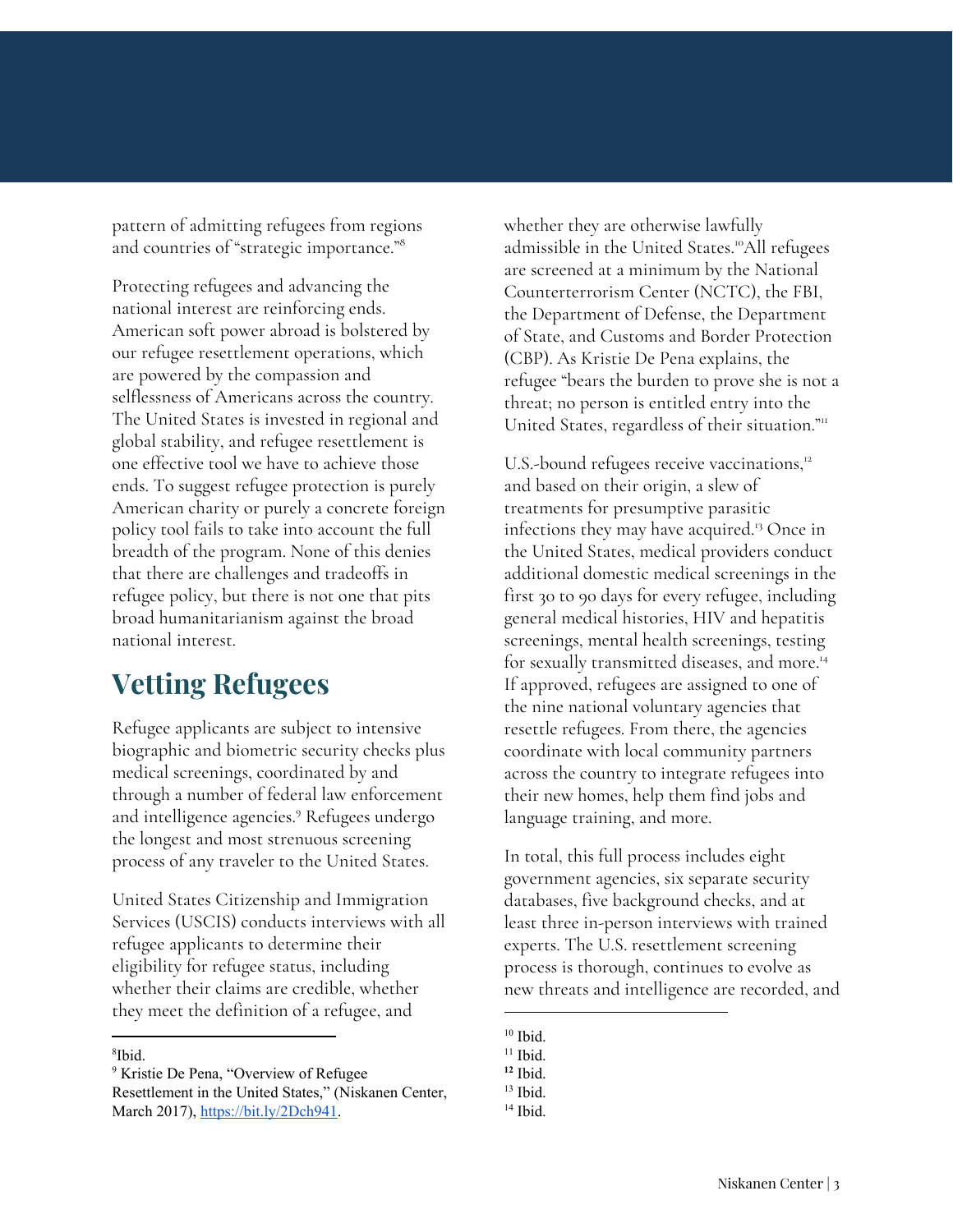has proved highly effective at weeding out extremists from the resettlement pipeline.

This is part of the reason highly-respected national security experts — including Madeleine Albright, Henry Kissinger, David Petraeus, George Shultz, Leon Panetta, Janet Napolitano, Chuck Hagel, Michael Chertoff, David Petraeus, and others — have signed a letter confirming that "refugee resettlement initiatives help advance U.S. national security interests."<sup>15</sup> To oppose refugee resettlement on national security grounds is to stand against the prevailing wisdom in the intelligence, national security, and military communities in the last few decades.

#### **Integration & Assimilation**

Refugees arrive in the United States with the support of local resettlement organizations and are offered short-term government assistance as they get acclimated to a new country. While refugees are an up-front cost to governments, multiple studies show rapid integration and economic success over time. For example, a study from the Center for Migration Studies in 2018 analyzed cohorts of refugees resettled in the United States and found significant improvement on a range of metrics, as seen in the chart below. 16



Refugee Integration and Success Improves Over Time

<sup>15</sup> Matthew La Corte, "National Security Experts Outline the Strategic Case for Refugee Resettlement," Niskanen Center, May 1, 2018, <http://bit.ly/2UeseXR>.

<sup>16</sup> Donald Kerwin, "The US Refugee Resettlement Program — A Return to First Principles: How Refugees Help to Define, Strengthen, and Revitalize the United States," CMS Report (Center for Migration Studies, June 2018), [https://cmsny.org/publications/us-refugee-resettlemen](https://cmsny.org/publications/us-refugee-resettlement-program/) [t-program.](https://cmsny.org/publications/us-refugee-resettlement-program/)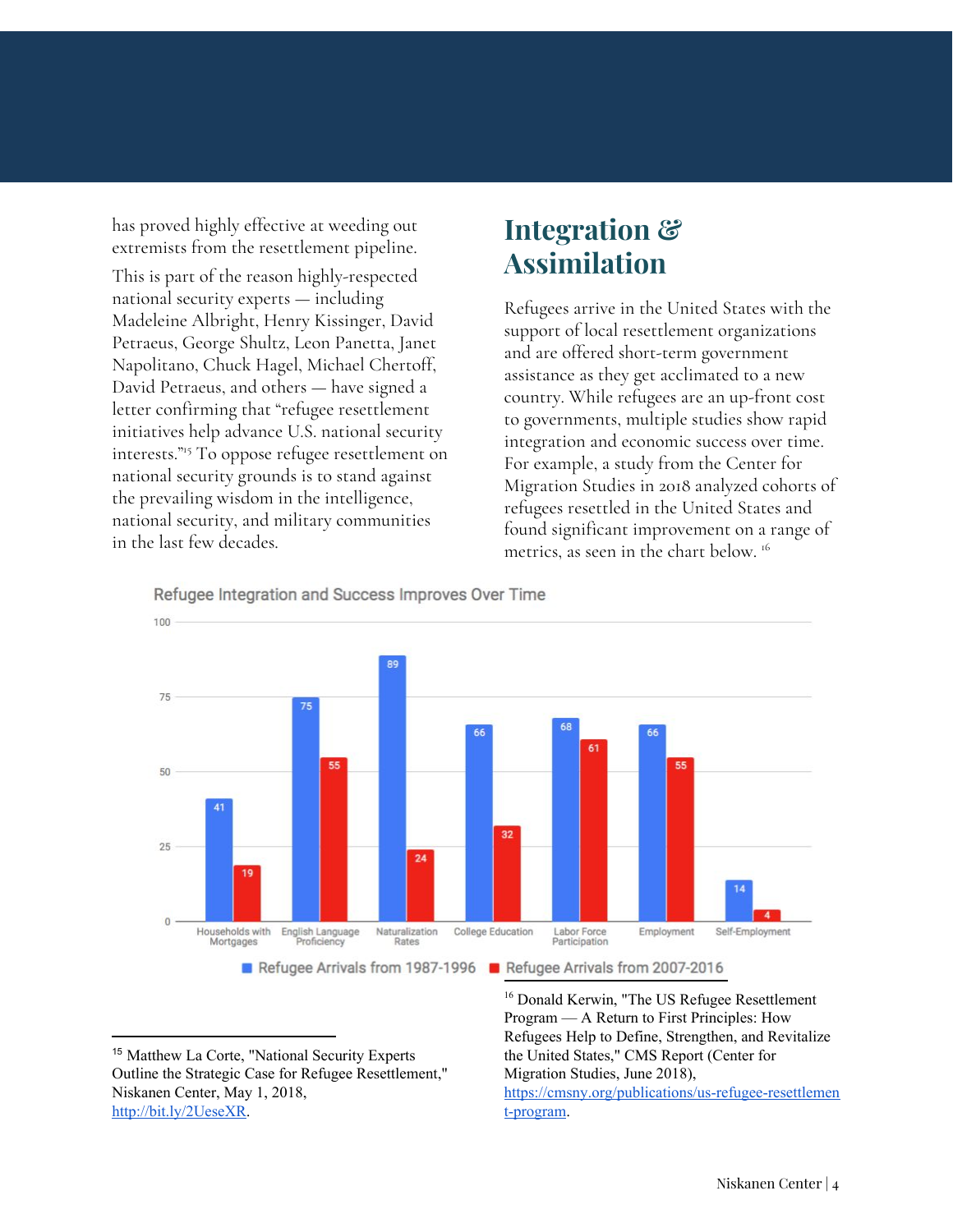The proportion of homebuyers with mortgages more than doubles, naturalization rates triple, and the percentage of individuals obtaining a college education doubles, in addition to gains in language proficiency and overall employment.

These findings suggest refugees are successfully integrating into the U.S. economy and contributing at high rates. In fact, refugee integration is so robust that it's common for refugees to not just integrate into American society, but to perform better than the general U.S. population on important economic indicators like income and poverty rates, as reflected below.

officially released but the New York Times published a draft.

The findings show, over time, refugees integrate into American society and contribute to our economy: refugees' rates of college graduation and employment are slightly higher than those of native-born American adults; refugees contribute billions more in taxes than they receive in benefits, and median family income doubles, bringing it to the national average. 17

#### **The Hollowed Refugee Resettlement Infrastructure**



Comparing Outcomes for Refugees and the US Population

These findings were bolstered by an analysis from the Department of Health and Human Services (HHS) for the Trump Administration. The report was never

<sup>17</sup> David Bier. 2019. "Encouraging Findings of the Trump Administration's Report on Refugees and Asylees," Cato Institute: Cato at Liberty, Feb. 12, 2019, <http://bit.ly/2Ub32lf> .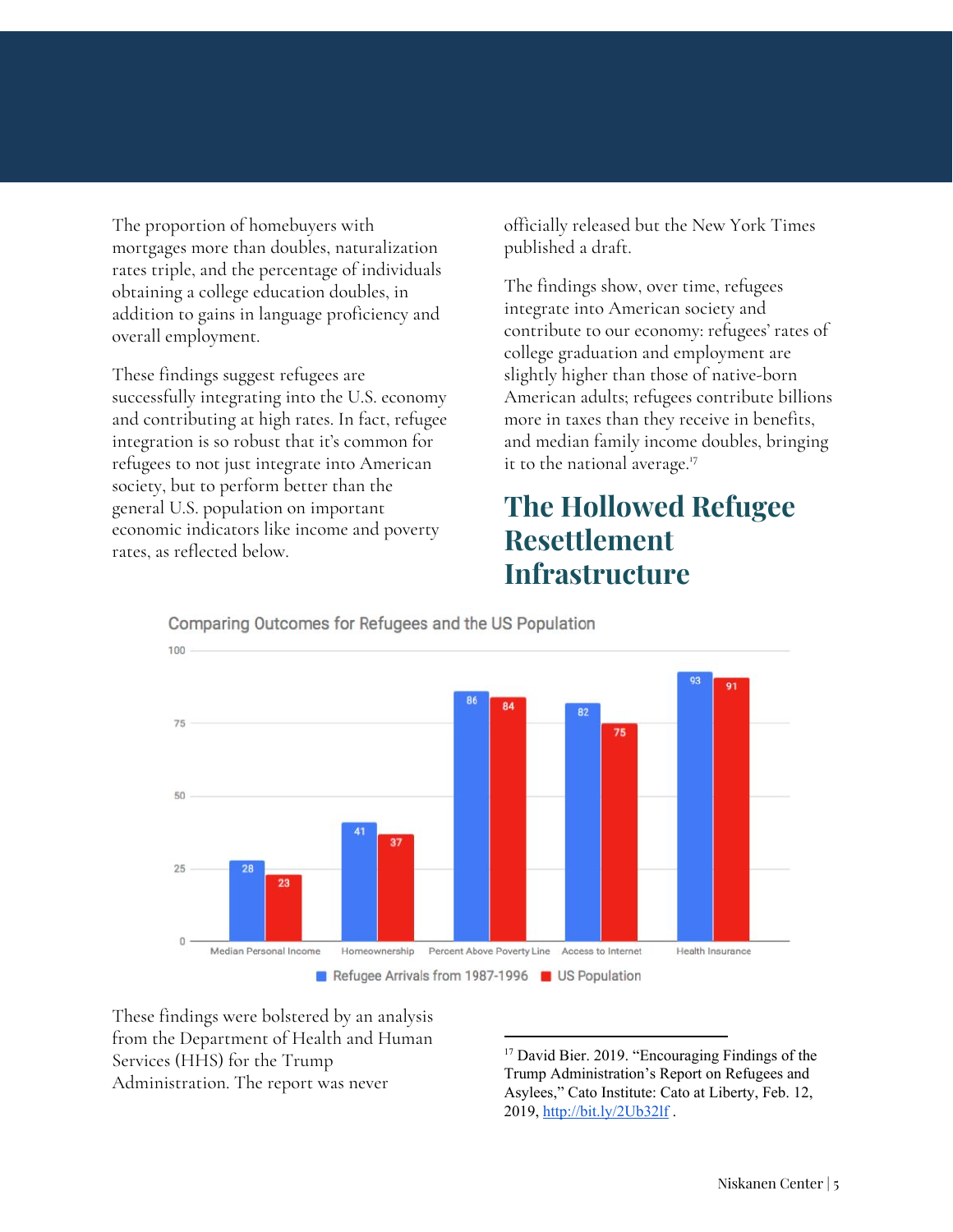The Trump administration has presided over the dismantling of the domestic and international infrastructure that has evolved over decades to support refugee resettlement. The administration has lowered the annual refugee ceiling dramatically, from 85,000 to 30,000 — the lowest since 1980, including  $post-9/11$  — but they are failing to even hit their already historically low ceiling. Halfway through the 2019 fiscal year, the United States is on pace to resettle fewer than than 25,000 refugees.

The implications of such low admissions totals reverberate well beyond the individual refugees that aren't being resettled. Without refugee admissions, some local resettlement offices have cut back services, laid off personnel, or closed. These organizations provide services to more than just newly-arrived refugees; they offer English classes, work training, community building, professional mentorship, and more to asylum seekers, other vulnerable immigration populations, and refugees resettled over the last few years who still rely on them for assistance. As refugee admissions are scaled back, these dwindling service providers cannot continue programming.

Perhaps the most impactful loss to the functioning of the resettlement system is the evaporation of decades of institutional knowledge from key personnel that have left resettlement offices that closed or downsized. While ensuring operations are efficient and service providers are outcome-driven is crucial, the loss of resettlement expertise that has occured in the past three years leaves a widening gap in the nation's resettlement

capacity, especially considering the hyper-specific focus some experts built around a specific refugee group or regional flow.

The refugee resettlement cannot be turned on and off with a switch. The connective tissue that strengthened organically over years between volunteers, congregations, communities, foundations, local business partners, resettlement organizations, national nonprofits and refugees has been severed across the country. At this point, resettling the historical average of refugees would be a monumental task given the application backlog and damage to domestic resettlement capacity.

But the domestic scenario doesn't paint the full picture of the administration's action on refugee issues. The travel ban did and continues to do remarkable damage to the resettlement pipeline for some of the largest refugee groups of the last decade: people coming from Iraq, Somalia, Sudan, and other affected nations. The administration decided to shift personnel and resources that handled refugee resettlement to address the asylum backlog. Plus, the Department of Homeland Security reduced the size, length, and total number of "circuit rides", where DHS officials travel abroad to conduct refugee interviews. The result is diminished capacity, worsening bottlenecks on an already lengthy process, and a narrower scope of resettlement. 18

<sup>&</sup>lt;sup>18</sup> Matthew La Corte, "The Trump Administration is Sabotaging the Refugee Program," Niskanen Center, April 3, 2018,

[https://niskanencenter.org/blog/the-trump-administrat](https://niskanencenter.org/blog/the-trump-administration-is-sabotaging-the-refugee-program/) [ion-is-sabotaging-the-refugee-program.](https://niskanencenter.org/blog/the-trump-administration-is-sabotaging-the-refugee-program/)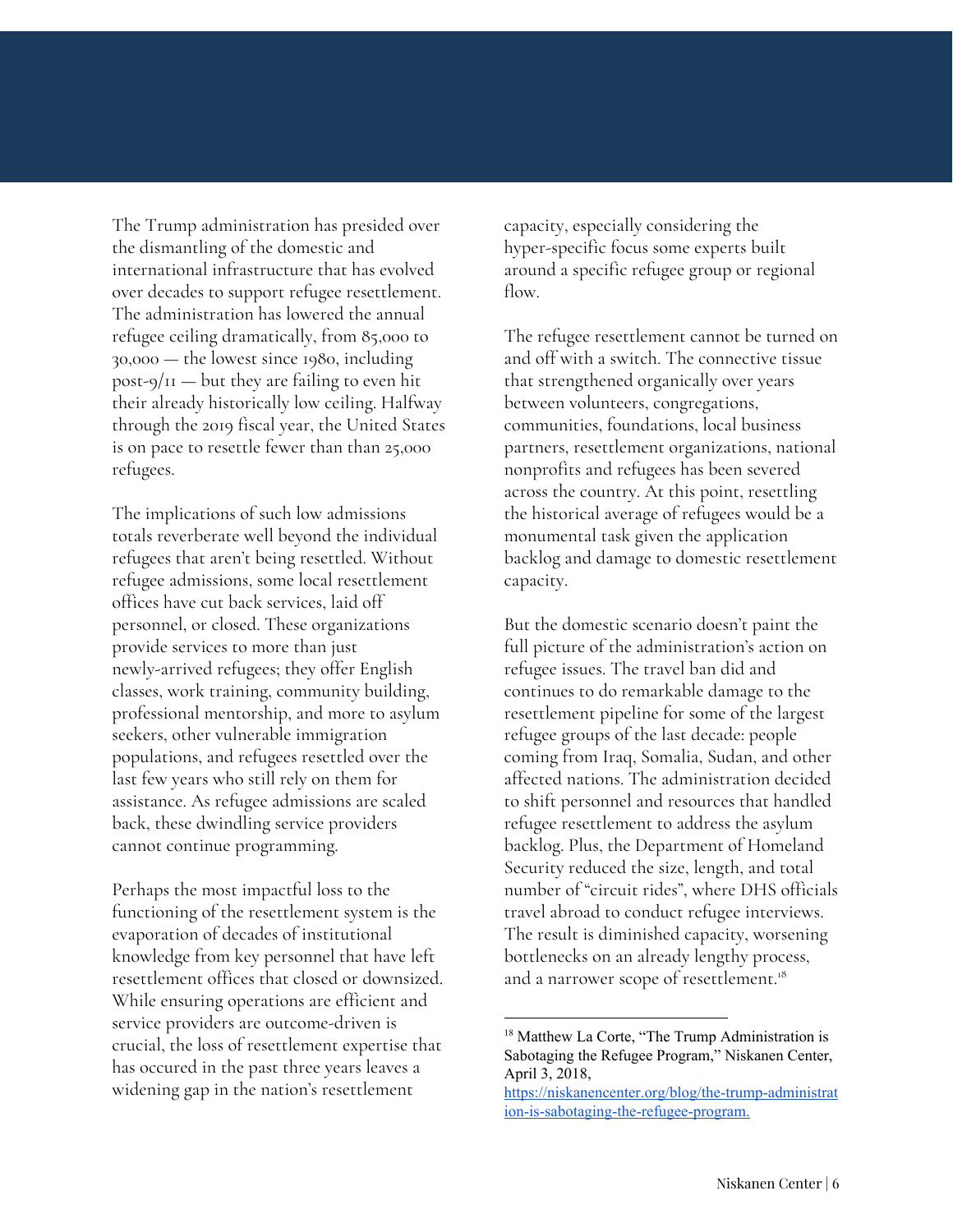The U.S. influence on the global system is enormous. UNHCR found that worldwide resettlement slots dropped by 50 percent from 2016 to 2018. The drop was attributed not only to fewer U.S. admissions but to the lack of an engaged U.S. presence at the forefront of the international system.

### **POLICY RECOMMENDATIONS**

The United States is resettling fewer refugees than any time since the modern program began in 1980 — including after 9/11. The following reforms would improve the program while responding to concerns from the right and the left.

#1: Fully Fund Accounts & Meet Resettlement Targets

The president has the discretion to establish the overall and regional refugee ceilings each fiscal year. But Congress maintains the power of the purse, and although the administration seeks reductions in the refugee resettlement accounts, Congress could fully fund them. Failing to fund these accounts lessens the potential support and services for resettlement domestically and fails to provide the adequate funding that NGOs and international bodies have requested to address displacement.

Furthermore, establishing regional ceilings is within the president's discretion. But at the halfway mark of the 2019 fiscal year, the United States had resettled just 8 and 9 percent of refugees from the Middle East and Latin America, respectively.<sup>19</sup> The administration's inability to resettle less even a tenth of these refugees shows a marked failure of planning at the outset of the fiscal year or a lack of will to fix the severe bottlenecks that should be corrected. The administration should be held accountable for at least making a good faith effort on its global and regional ceilings.

#### #2: More Congressional Oversight

Regardless of the total numbers or the resettlement priorities, Congress must re-establish its oversight authority. Included in the 1980 Refugee Act is an in-person consultation with Congress by a cabinet official before the presidential determination on refugee caps is issued.<sup>20</sup> Leading up to the 2018 and 2019 presidential determinations, members of the Senate Judiciary Committee noted concerns over the lack of engagement and notice regarding the consultation. In 2017, then Chairman Chuck Grassley (R-IA) and Ranking Member Dianne Feinstein (D-CA) issued a joint statement saying:

> "We are incredibly frustrated that the annual consultation for refugee admissions, which is required by law, was finalized just one day in advance. It is simply unacceptable to read in the press that the administration had

<sup>&</sup>lt;sup>19</sup> Sam Peak, "U.S. Refugee Resettlement Goals Are at Historic Lows — Trump Still Won't Meet Them," March 29, 2019, [http://bit.ly/2Ub3kbP.](http://bit.ly/2Ub3kbP)

<sup>20</sup> Senator Chuck Grassley, "Administration Ignoring Its Statutory Obligations on Refugee Consultation," Sep. 19, 2018, <http://bit.ly/2UabvoJ>.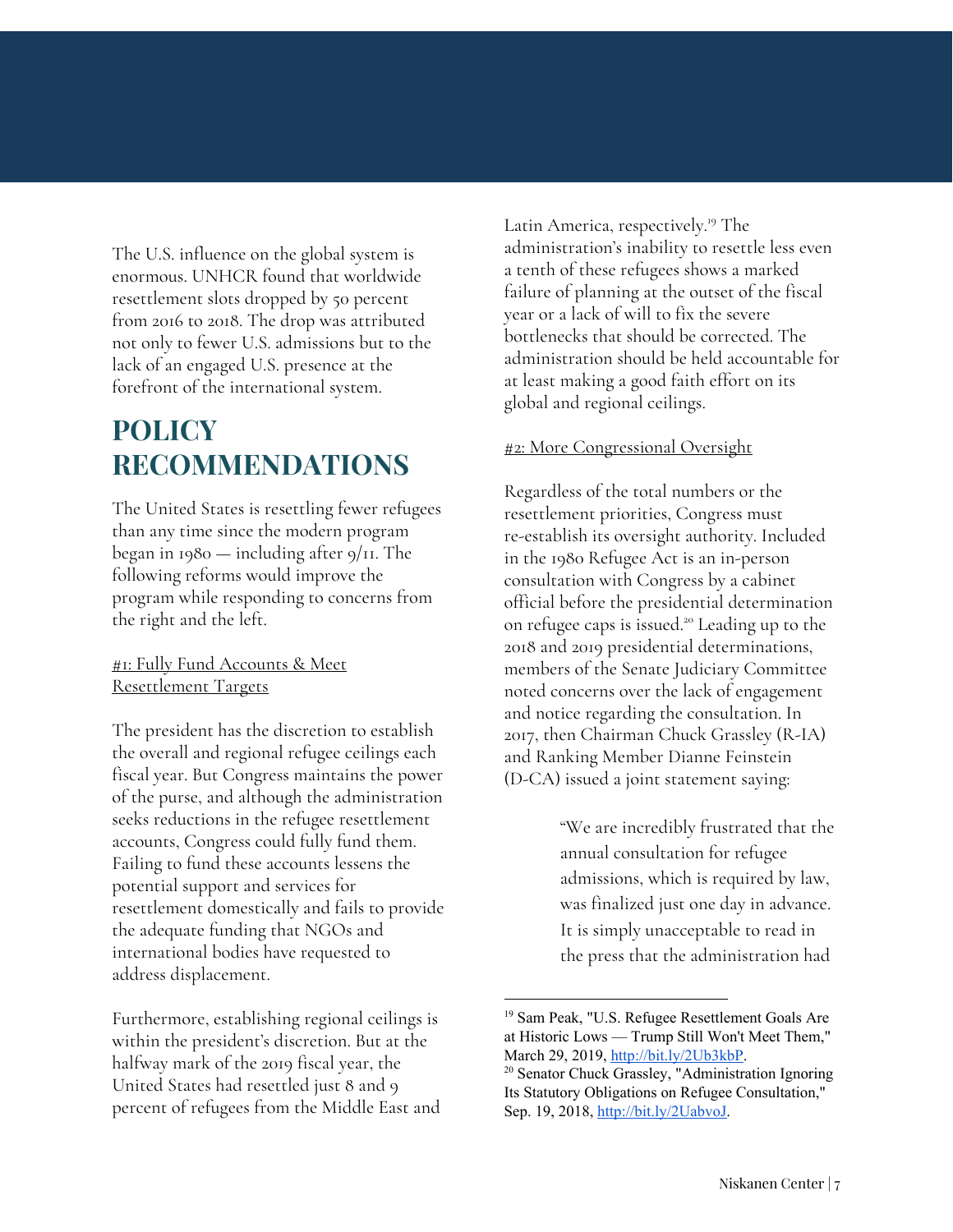reached its decision on the refugee cap before the mandated meeting with Congress had even been scheduled...An eleventh-hour meeting to check a legal box is not sufficient."

Congress must play a role by providing input on refugee flows, resettlement figures, and priorities. The consultations ensure Congress — and thus the American people its members represent — have a voice in the resettlement decision-making process. The lack of a legitimate and timely consultation shows a lack of respect from the administration for process, oversight, and the legislative branch.

Moreover, in addition to playing a larger role in refugee resettlement oversight, lawmakers should strengthen and expand legislative institutions like the Bipartisan Refugee Caucus. After a series of retirements and election losses, the Caucus has fewer members and needs to be revitalized — especially considering the pressing issues surrounding global displacement at this moment. Its institutional influence has dwindled, and a widespread lack of understanding about the resettlement process pervades the Congress. More work needs to be done to bring on members of both parties to join the caucus to advocate for refugee protection.

#### #3: Community Sponsorship

One strategy to improve refugee outcomes is to rely more heavily on community groups and volunteers to aid in the resettlement

process.<sup>21</sup> There already exists significant private sector engagement with refugee agencies, but much more can be done if these programs are scaled up. This idea — offering community groups the chance to "sponsor" refugees — builds bridges between refugees and their new neighbors; it provides needed emotional support during the whirlwind experience of moving to a new country; and it promotes integration by expanding networks. In fact, studies from other countries that employ a similar model show employment and language skills are improved by sponsorship. The result is a wider community, more financial resources, and better overall assimilation into the U.S.<sup>22</sup> All of this occurs by leveraging the community to enhance experiences and does so without extra funds from the government.

Across the globe — in Germany, Australia, Ireland, New Zealand, Brazil, Italy, the U.K., Argentina, Switzerland, and Spain governments are recognizing that engaging civil society more directly positively enhances their refugee resettlement apparatus. Leveraging the private sector and civil society to expand the impact of volunteers can transform a refugee family's first year in America, putting them on track for success for years to come.

#### **#4: A New Animating Vision**

<sup>&</sup>lt;sup>21</sup> Matthew La Corte "The Case for Expanding Community Sponsorship of Refugees," Niskanen Center, Nov. 19, 2018, [http://bit.ly/2Ub3rUN.](http://bit.ly/2Ub3rUN)[/](https://niskanencenter.org/blog/the-case-for-expanding-community-sponsorship-of-refugees/) <sup>22</sup> Sabine El-Chidiac, "The Success of the Privately Sponsored Refugee System," Policy Options, July 20, 2018, [http://bit.ly/2UfJMmC.](http://bit.ly/2UfJMmC)